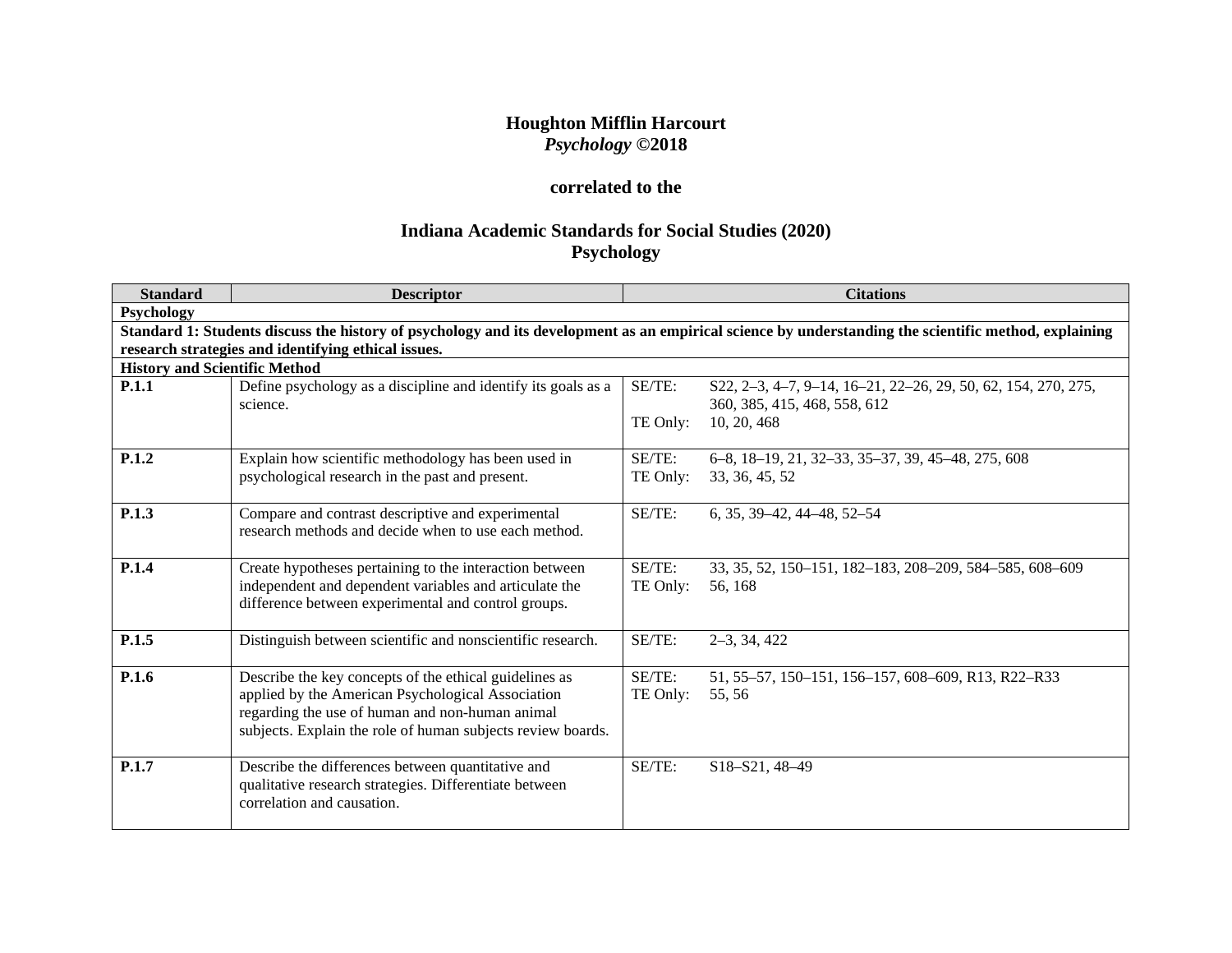| <b>Standard</b>                      | <b>Descriptor</b>                                                                                                                                                                 |                    | <b>Citations</b>                                                                                                                                      |
|--------------------------------------|-----------------------------------------------------------------------------------------------------------------------------------------------------------------------------------|--------------------|-------------------------------------------------------------------------------------------------------------------------------------------------------|
| P.1.8                                | Define correlation coefficients and explain their appropriate<br>interpretation.                                                                                                  | SE/TE:             | S <sub>21</sub>                                                                                                                                       |
| P.1.9                                | Analyze human behavior from modern day perspectives in<br>psychology.                                                                                                             | SE/TE:             | 7-8, 22-26, 135, 365-367, 369-371, 374-378, 380-384, 386-<br>387, 454–458, 508–509, 511–513, 517–518, 522–523, 526–527,<br>$602 - 606$                |
|                                      |                                                                                                                                                                                   | TE Only:           | 135, 382, 522                                                                                                                                         |
| behavior.                            |                                                                                                                                                                                   |                    | Standard 2: Students investigate the structure, biochemistry and circuitry of the brain and the nervous system to understand their roles in affecting |
| <b>Biological Bases for Behavior</b> |                                                                                                                                                                                   |                    |                                                                                                                                                       |
| P.2.1                                | Describe the structure and function of the major regions of                                                                                                                       | SE/TE:             | 73-77, 90-91                                                                                                                                          |
|                                      | the brain; specifically the forebrain, hindbrain, midbrain,<br>and the four lobes.                                                                                                | TE Only:           | 74                                                                                                                                                    |
| P.2.2                                | Compare and contrast between the left and right<br>hemispheres of the brain and identify how vision, motor,<br>language, and other functions are regulated by each<br>hemisphere. | SE/TE:             | 72, 75-77, 90-91, 96-99, 106, 116-121, 122-123, 454-455                                                                                               |
| P.2.3                                | Describe the structure and function of the neuron and<br>describe the basic process of neural transmission.                                                                       | SE/TE:<br>TE Only: | $67 - 69$<br>68                                                                                                                                       |
| P.2.4                                | Compare and contrast the methods for studying the brain.                                                                                                                          | SE/TE:<br>TE Only: | 8, 77-79, 310<br>8                                                                                                                                    |
| P.2.5                                | Identify the major divisions and subdivisions of the nervous<br>system and describe how they function.                                                                            | SE/TE:<br>TE Only: | 67-71, 97-99, 102-105, 107-109, 111-114<br>70                                                                                                         |
| P.2.6                                | Analyze the structure and function of the endocrine system<br>and its effect on human behavior.                                                                                   | SE/TE:<br>TE Only: | 80-83, 369-370, 455, 480, 602<br>82                                                                                                                   |
| P.2.7                                | Analyze the effect of neurotransmitters on human behavior.                                                                                                                        | SE/TE:<br>TE Only: | 68-69, 513<br>68, 69                                                                                                                                  |
|                                      | Standard 3: Students understand the process of how humans grow, learn, and adapt to their environment from conception to death.                                                   |                    |                                                                                                                                                       |
| <b>Development</b>                   |                                                                                                                                                                                   |                    |                                                                                                                                                       |
| P.3.1                                | Explain the role of prenatal and postnatal development on<br>human development.                                                                                                   | SE/TE:             | 82-83, 279-282, 286, 300-301, 455                                                                                                                     |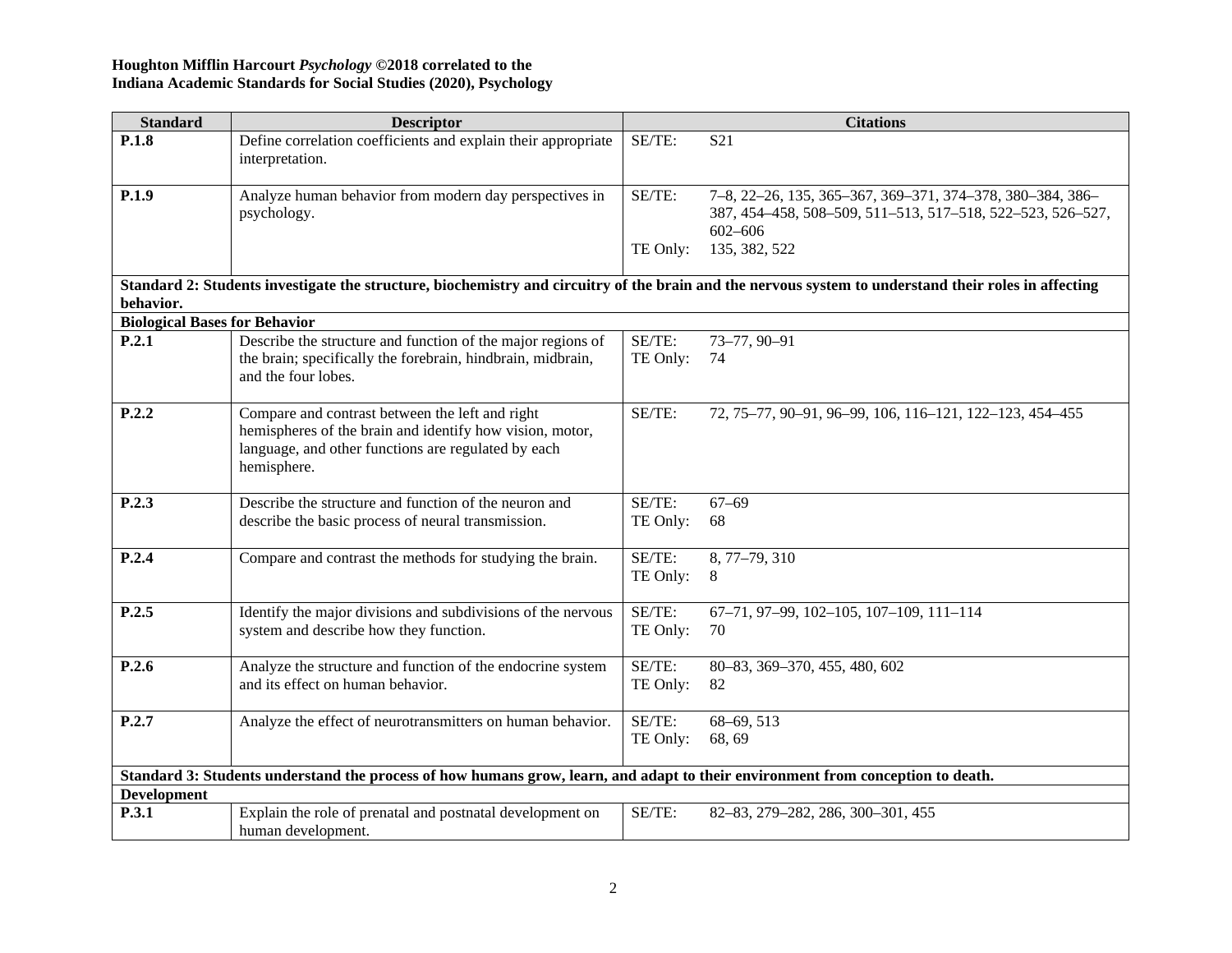| <b>Standard</b> | <b>Descriptor</b>                                                                                                                      |                    | <b>Citations</b>                                                                                                                           |
|-----------------|----------------------------------------------------------------------------------------------------------------------------------------|--------------------|--------------------------------------------------------------------------------------------------------------------------------------------|
| P.3.2           | Explain the physical, motor, and perceptual development of<br>infants.                                                                 | SE/TE:             | 279-282, 285-287, 295, R8, R11                                                                                                             |
| P.3.3           | Understand the physical, motor, and cognitive development                                                                              | SE/TE:             | 195, 197, 205-206, 237-240, 242-243, 263, 278-280, 283, 286-                                                                               |
|                 | of children.                                                                                                                           | TE Only:           | 292, 294-297<br>286                                                                                                                        |
| P.3.4           | Describe the physical, cognitive, and moral changes that<br>occur during adolescence. Apply Kohlberg's stages of<br>moral development. | SE/TE:<br>TE Only: | 82-83, 297-299, 306-309, 310, 312-314, 315-318<br>307, 317                                                                                 |
| P.3.5           | Understand the major physical, cognitive, and social issues<br>that accompany adulthood and aging.                                     | SE/TE:             | 82-83, 264, 330-331, 332-337, 338-342, 344-349, 350, 351-<br>354, 356-357                                                                  |
| P.3.6           | Explain how nature and nurture influence human<br>development.                                                                         | SE/TE:<br>TE Only: | 84-88, 262-264, 275-276, 287-292, 300-301, 344-345, R21<br>86, 262, 275                                                                    |
| P.3.7           | Describe the theories of various developmental<br>psychologists including Piaget and Freud                                             | SE/TE:             | 276-277, 294-299, 316-318, 333, 339, 348, 399-400, 402-403,<br>R8                                                                          |
|                 |                                                                                                                                        | TE Only:           | 296, 297, 317, 400, 402                                                                                                                    |
|                 |                                                                                                                                        |                    | Standard 4: Students understand how organisms adapt to their environment through learning, information processing, and memory development. |
| Cognition       |                                                                                                                                        |                    |                                                                                                                                            |
| P.4.1           | Explain the process of learning, including principles of                                                                               | SE/TE:             | 156-157, 158-162, 164-171, 172-176, 177, R2-R3, R6                                                                                         |
|                 | operant, classical, and observational.                                                                                                 | TE Only:           | 167, 168, 169, 170                                                                                                                         |
| P.4.2           | Differentiate between learning, reflexes, and fixed-action<br>patterns.                                                                | SE/TE:             | 279-280, 365-366                                                                                                                           |
| P.4.3           | Explain the concept of learned helplessness.                                                                                           | SE/TE:             | 512-513, R15                                                                                                                               |
| P.4.4           | Describe the processes of memory, including encoding,<br>storage, and retrieval.                                                       | SE/TE:             | 76, 190-194, 195, 202-204                                                                                                                  |
| P.4.5           | Differentiate between the three different stages of memory,<br>including sensory, short-term, and long-term.                           | SE/TE:             | 196-200, 202                                                                                                                               |
| P.4.6           | Identify the factors that interfere with memory.                                                                                       | SE/TE:             | 68-69, 74-75, 91, 194, 198, 202, 204-206                                                                                                   |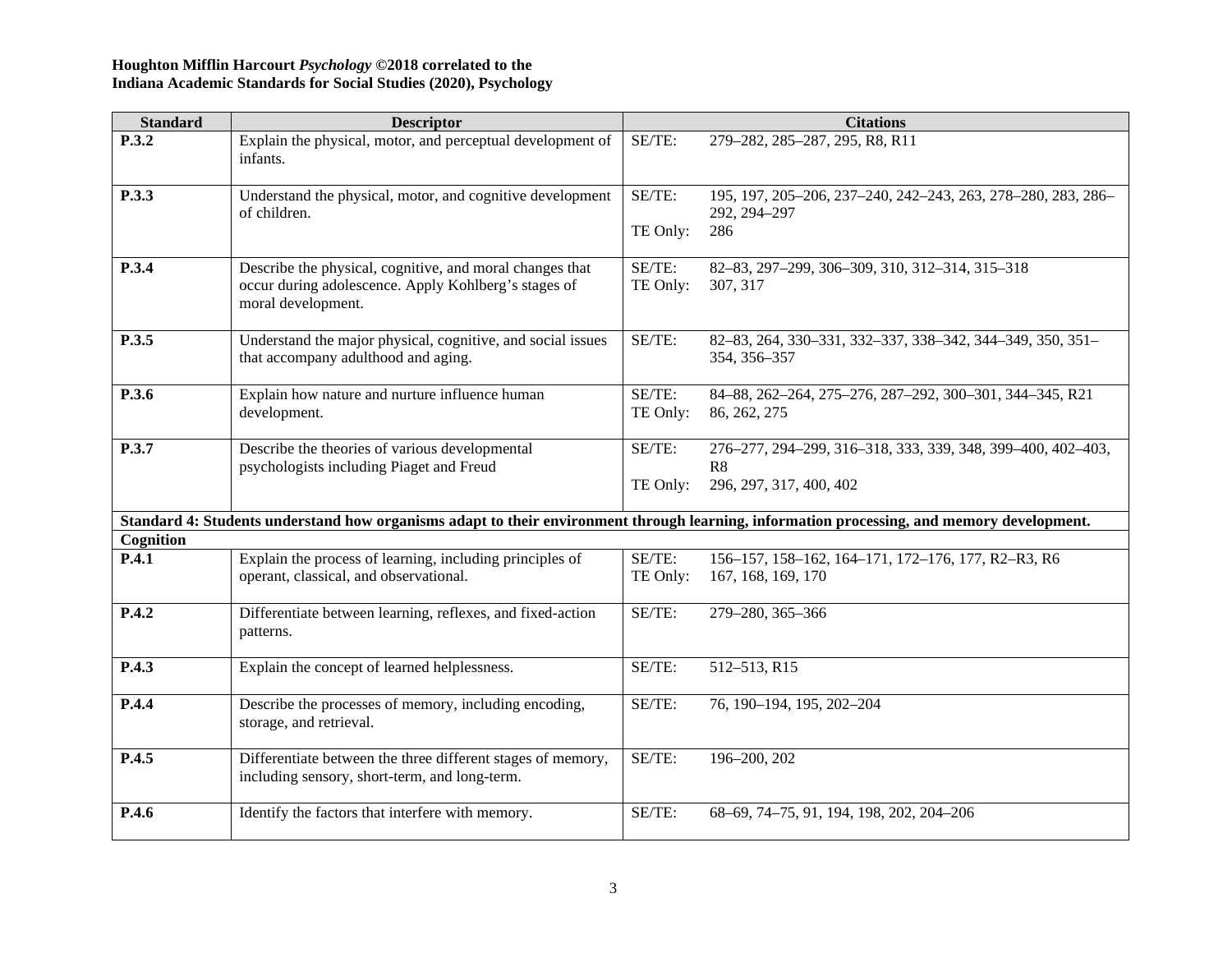| <b>Standard</b> | <b>Descriptor</b>                                                                                                                                                 |                    | <b>Citations</b>                                                                                                                                         |
|-----------------|-------------------------------------------------------------------------------------------------------------------------------------------------------------------|--------------------|----------------------------------------------------------------------------------------------------------------------------------------------------------|
| P.4.7           | Evaluate various strategies that can be used to improve<br>memory.                                                                                                | SE/TE:<br>TE Only: | 190-192, 198-199, 206-207, 208-209<br>209                                                                                                                |
| P.4.8           | Compare and contrast between explicit and implicit<br>memory.                                                                                                     | SE/TE:             | 189                                                                                                                                                      |
| P.4.9           | Discuss the obstacles and strategies involved in problem<br>solving.                                                                                              | SE/TE:<br>TE Only: | 216-218, 220-228, 230-233, 242-243<br>221, 222, 225, 231                                                                                                 |
| P.4.10          | Identify key psychologists in the fields of learning and<br>cognition, including Pavlov and Skinner, and explain the<br>impact of their contributions.            | SE/TE:<br>TE Only: | 156-157, 159-161, 165, 171, 173, 219, 249-251, 253 - 254,<br>406-407, R2-R3, R6, R12<br>197, 235, 250, 407                                               |
| P.4.11          | Describe language development in humans.                                                                                                                          | SE/TE:             | 234-240, 242-243                                                                                                                                         |
|                 | also identify the different types and functions of assessment instruments.                                                                                        |                    | Standard 5: Students recognize that personality is the distinctive and relatively stable pattern of behaviors, thoughts, motives, and emotions. Students |
|                 | <b>Personality, Assessment, and Stress</b>                                                                                                                        |                    |                                                                                                                                                          |
| P.5.1           | Identify the major psychologists involved in the study of<br>personality and describe the main characteristics of their<br>theories.                              | SE/TE:<br>TE Only: | 393-395, 396-403, 405-408, 410-412, 416-417<br>393, 397, 399, 401, 402, 407, 411                                                                         |
| P.5.2           | Distinguish between objective and projective techniques of<br>personality assessment and give examples of each.                                                   | SE/TE:             | 420-421, 423-425, 431-435, 440-441                                                                                                                       |
| P.5.3           | Distinguish between stress and distress.                                                                                                                          | SE/TE:             | 472-474                                                                                                                                                  |
| P.5.4           | Identify environmental factors that lead to stress.                                                                                                               | SE/TE:<br>TE Only: | 472-476, 491, 492-493<br>474, 475, 491                                                                                                                   |
| P.5.5           | Explain Hans Seyle's General Adaptation Syndrome<br>$(GAS)$ .                                                                                                     | SE/TE:             | 480                                                                                                                                                      |
| P.5.6           | Evaluate the influences of variables, such as culture, family<br>and genetics, on personality development and identify the<br>psychologists associated with each. | SE/TE:<br>TE Only: | 84, 86-88, 393, 406-408, 411-414, 449-451, 452, 454-458,<br>R <sub>14</sub> , R <sub>21</sub><br>413                                                     |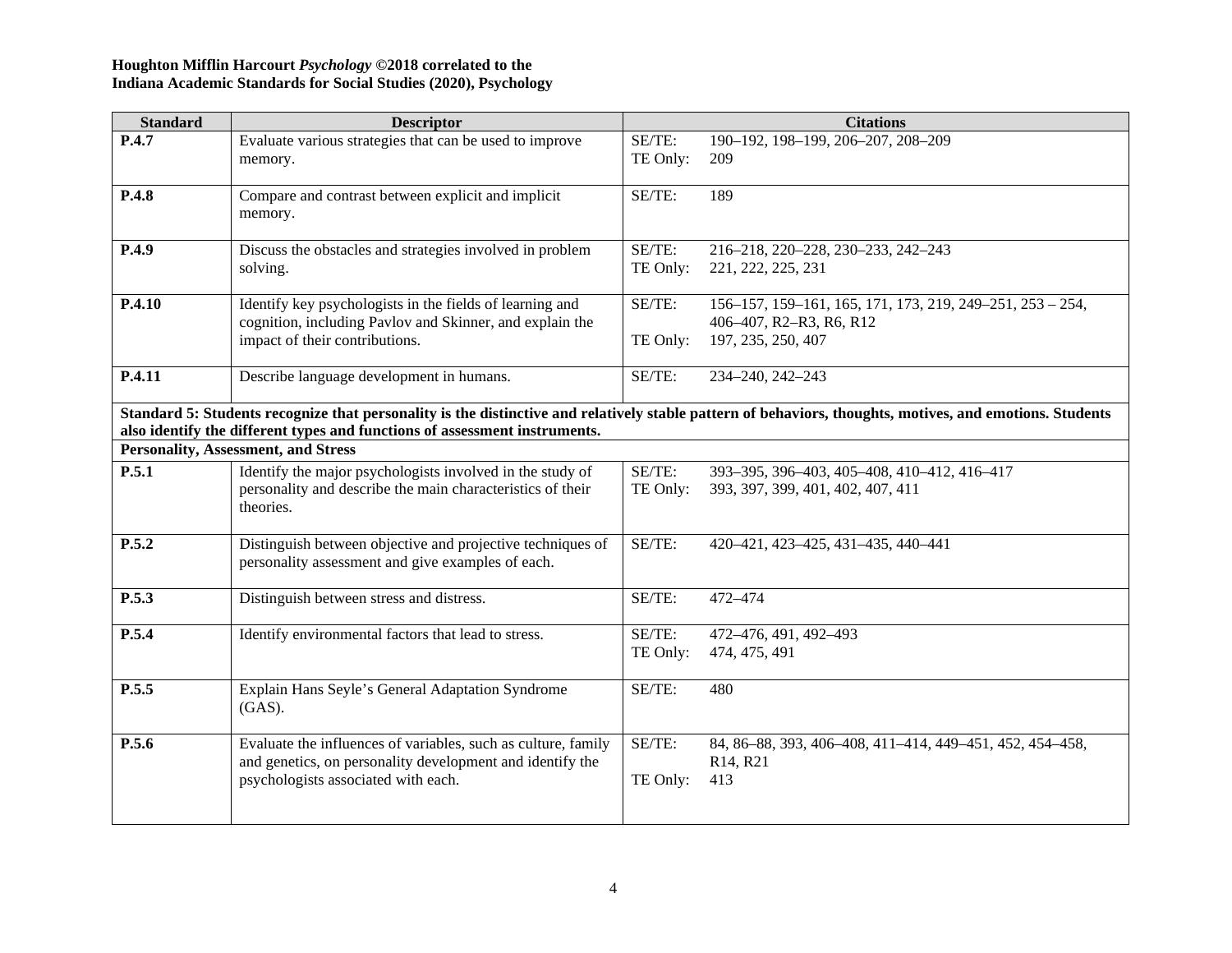| <b>Standard</b>                                                                                                                                                                                                                                                                                                          | <b>Descriptor</b>                                                                                                                                                                                                                   |                    | <b>Citations</b>                                                                                                                                      |  |
|--------------------------------------------------------------------------------------------------------------------------------------------------------------------------------------------------------------------------------------------------------------------------------------------------------------------------|-------------------------------------------------------------------------------------------------------------------------------------------------------------------------------------------------------------------------------------|--------------------|-------------------------------------------------------------------------------------------------------------------------------------------------------|--|
| Standard 6: Students explore the common characteristics of abnormal behavior as well as the influence culture has had on that definition. Students<br>also identify major theories and categories of abnormal behavior. Students discuss characteristics of effective treatment and prevention of abnormal<br>behaviors. |                                                                                                                                                                                                                                     |                    |                                                                                                                                                       |  |
| <b>Abnormal Psychology</b>                                                                                                                                                                                                                                                                                               |                                                                                                                                                                                                                                     |                    |                                                                                                                                                       |  |
| P.6.1                                                                                                                                                                                                                                                                                                                    | Describe the characteristics of abnormal behavior.                                                                                                                                                                                  | SE/TE:             | 499-500                                                                                                                                               |  |
| P.6.2                                                                                                                                                                                                                                                                                                                    | Explain how both cultural and historical influences have<br>affected the definition of abnormal behavior.                                                                                                                           | SE/TE:<br>TE Only: | 498, 500, 503, 520-521<br>503, 520                                                                                                                    |  |
| P.6.3                                                                                                                                                                                                                                                                                                                    | Identify and describe the theories of abnormality.                                                                                                                                                                                  | SE/TE:<br>TE Only: | 508-509, 511-513, 517-518, 522-523, 526-527, 540, 545-546<br>522                                                                                      |  |
| P.6.4                                                                                                                                                                                                                                                                                                                    | Discuss major categories of abnormal behavior and<br>distinguish which disorders classify with these categories:<br>DSM-IV and DSM-V.                                                                                               | SE/TE:<br>TE Only: | 321-323, 501-502, 504-511, 514, 515-518, 519-522, 524-526,<br>528-529<br>293, 508                                                                     |  |
| P.6.5                                                                                                                                                                                                                                                                                                                    | Describe availability and appropriateness of various modes<br>of treatment and prevention for people with psychological<br>disorders including a shift in emphasis from confinement to<br>pharmaceuticals.                          | SE/TE:<br>TE Only: | 149, 322-323, 498, 532-533, 534-538, 539-542, 543, 544-548,<br>549-552, 553, 554-555<br>529, 535, 537, 543, 546, 553                                  |  |
|                                                                                                                                                                                                                                                                                                                          | influence of the group on the individual.                                                                                                                                                                                           |                    | Standard 7: Students discuss the socio-cultural dimensions of behavior including topics such as conformity, obedience, perception, attitudes, and the |  |
|                                                                                                                                                                                                                                                                                                                          | <b>Socio-Cultural Dimensions of Behavior</b>                                                                                                                                                                                        |                    |                                                                                                                                                       |  |
| P.7.1                                                                                                                                                                                                                                                                                                                    | Understand and identify social norms and how they differ<br>across cultures.                                                                                                                                                        | SE/TE:<br>TE Only: | 26, 27, 177, 367, 447, 453, 455-458, 459-462, 463, 464-465,<br>579, 580-582, 595-596, 607, R16, R20<br>463, 596                                       |  |
| P.7.2                                                                                                                                                                                                                                                                                                                    | Explain how perceptions and attitudes develop, including<br>attribution theory, fundamental attribution error, Actor-<br>observer bias, self-serving bias, central vs. peripheral route<br>of persuasion, and cognitive dissonance. | SE/TE:<br>TE Only: | 376-378, 562-565, 567-570, 573-574, 576-579, 584-585, R18<br>377, 564                                                                                 |  |
| P.7.3                                                                                                                                                                                                                                                                                                                    | Analyze the studies that lead to current understandings of<br>conformity, obedience, nonconformity, and compliance,<br>including Asch, Milgram, and Zimbardo.                                                                       | SE/TE:<br>TE Only: | 594-599, 600, 608-609, R9, R13, R17<br>597, 598                                                                                                       |  |
| P.7.4                                                                                                                                                                                                                                                                                                                    | Explain the concepts of groupthink and group polarization.                                                                                                                                                                          | SE/TE:             | 592                                                                                                                                                   |  |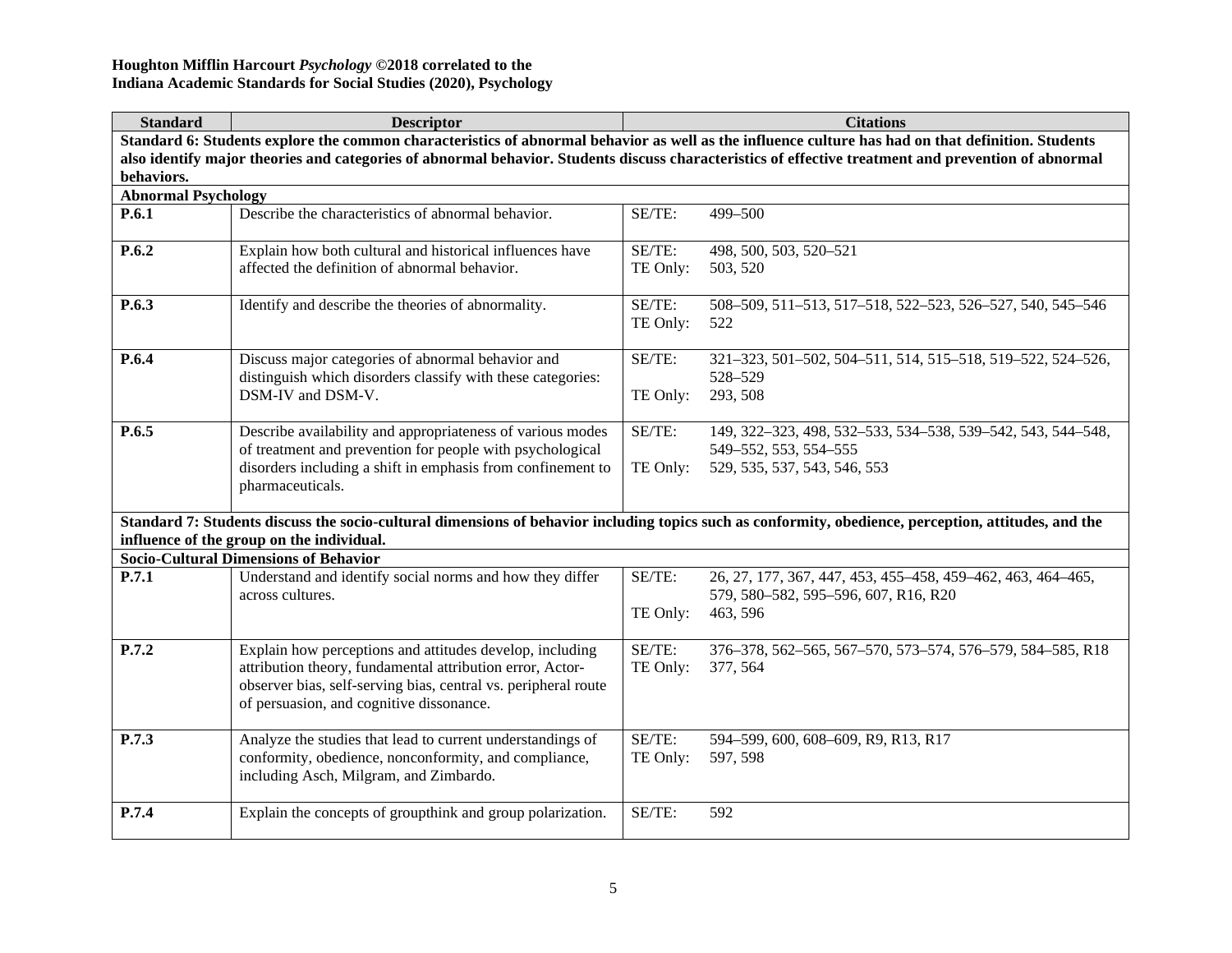| <b>Standard</b>                        | <b>Descriptor</b>                                                                                                                                  |           | <b>Citations</b>                                                                                                                                         |
|----------------------------------------|----------------------------------------------------------------------------------------------------------------------------------------------------|-----------|----------------------------------------------------------------------------------------------------------------------------------------------------------|
| P.7.5                                  | Discuss the various types of conflict and the processes                                                                                            | SE/TE:    | 575, 601                                                                                                                                                 |
|                                        | involved in conflict resolution.                                                                                                                   |           |                                                                                                                                                          |
| P.7.6                                  | Explain how stereotypes, prejudice, and discrimination                                                                                             | SE/TE:    | 27, 219, 256, 318, 444-445, 448-449, 452, 453-458, 459-462,                                                                                              |
|                                        | influence behavior.                                                                                                                                |           | 464-465, 560-561, 571-574, 575                                                                                                                           |
|                                        |                                                                                                                                                    | TE Only:  | 447                                                                                                                                                      |
|                                        |                                                                                                                                                    |           |                                                                                                                                                          |
|                                        | Standard 8: Students explore how to think like a psychologist and expand critical thinking skills needed in the day-to-day life of a psychologist. |           |                                                                                                                                                          |
| <b>Psychological Thinking</b><br>P.8.1 | Understand the six steps involved in critical thinking;                                                                                            | SE/TE:    | $S1 - S15$                                                                                                                                               |
|                                        | knowledge, comprehension, application, analysis, synthesis,                                                                                        | TE Only:  | 8, 13, 18, 19, 27, 36, 41, 43, 46, 50, 52, 54, 55, 56, 69, 73, 75, 77,                                                                                   |
|                                        | and evaluation.                                                                                                                                    |           | 82, 86, 97, 100, 108, 112, 119, 130, 141, 143, 160, 161, 163, 166,                                                                                       |
|                                        |                                                                                                                                                    |           | 169, 174, 179, 189, 193, 195, 198, 199, 202, 209, 216, 221, 225,                                                                                         |
|                                        |                                                                                                                                                    |           | 232, 238, 243, 253, 259, 280, 283, 285, 287, 289, 295, 296, 297,                                                                                         |
|                                        |                                                                                                                                                    |           | 298, 312, 316, 319, 321, 323, 340, 341, 346, 350, 353, 355, 360,                                                                                         |
|                                        |                                                                                                                                                    |           | 369, 376, 377, 380, 382, 393, 397, 400, 401, 410, 411, 412, 427,                                                                                         |
|                                        |                                                                                                                                                    |           | 430, 432, 433, 450, 452, 455, 457, 468, 473, 474, 483, 501, 507,                                                                                         |
|                                        |                                                                                                                                                    |           | 508, 514, 517, 520, 525, 526, 536, 543, 550, 551, 553, 558, 578,                                                                                         |
|                                        |                                                                                                                                                    |           | 581, 585, 604, 605                                                                                                                                       |
| P.8.2                                  | Locate and analyze primary sources of landmark                                                                                                     | SE/TE:    | 359, 389, 419, 495, R2-R21                                                                                                                               |
|                                        | experiments in psychology and other counter arguments.                                                                                             | TE Only:  | 52, 341, 350                                                                                                                                             |
|                                        |                                                                                                                                                    |           |                                                                                                                                                          |
| P.8.3                                  | Construct a testable hypothesis and apply the principles of                                                                                        | SE/TE:    | 150-151, 208-209, 584-585, 608-609                                                                                                                       |
|                                        | research design to an appropriate experiment.                                                                                                      | TE Only:  | 56, 59, 168, 491, 577                                                                                                                                    |
|                                        | Grades 9-10: Learning Outcome for Literacy in History/Social Studies Learning                                                                      |           |                                                                                                                                                          |
|                                        |                                                                                                                                                    |           | LH.1: Read and comprehend history/social studies texts independently and proficiently, and write effectively for a variety of discipline-specific tasks, |
| purposes, and audiences.               |                                                                                                                                                    |           |                                                                                                                                                          |
| 9-10.LH.1.1                            | Read and comprehend history/social studies texts within a                                                                                          | $SE/TE$ : | 7, 14, 26, 30-31, 37, 42, 49, 57, 60-61, 71, 79, 83, 88, 92-93, 99,                                                                                      |
|                                        | range of complexity appropriate for grades 9-10                                                                                                    |           | 105, 109, 114, 121, 124–125, 131, 137, 142, 149, 152–153, 162,                                                                                           |
|                                        | independently and proficiently by the end of grade 10.                                                                                             |           | 171, 176, 181, 184-185, 194, 200, 207, 210-211, 218, 228, 233,                                                                                           |
|                                        |                                                                                                                                                    |           | 240, 244-245, 251, 256, 260, 264, 268-269, 277, 282, 292, 299,                                                                                           |
|                                        |                                                                                                                                                    |           | 302-303, 309, 314, 318, 325, 328-329, 337, 342, 349, 354, 358-                                                                                           |
|                                        |                                                                                                                                                    |           | 359, 367, 372, 378, 384, 388-389, 395, 403, 408, 414, 418-419,                                                                                           |
|                                        |                                                                                                                                                    |           | 425, 429, 435, 439, 442-443, 451, 458, 462, 466-467, 476, 481,                                                                                           |
|                                        |                                                                                                                                                    |           |                                                                                                                                                          |
|                                        |                                                                                                                                                    |           | 486, 490, 494-495, 502, 513, 518, 523, 527, 530-531, 538, 542,<br>548, 552, 556–557, 565, 570, 574, 579, 583, 586–587, 593, 599,                         |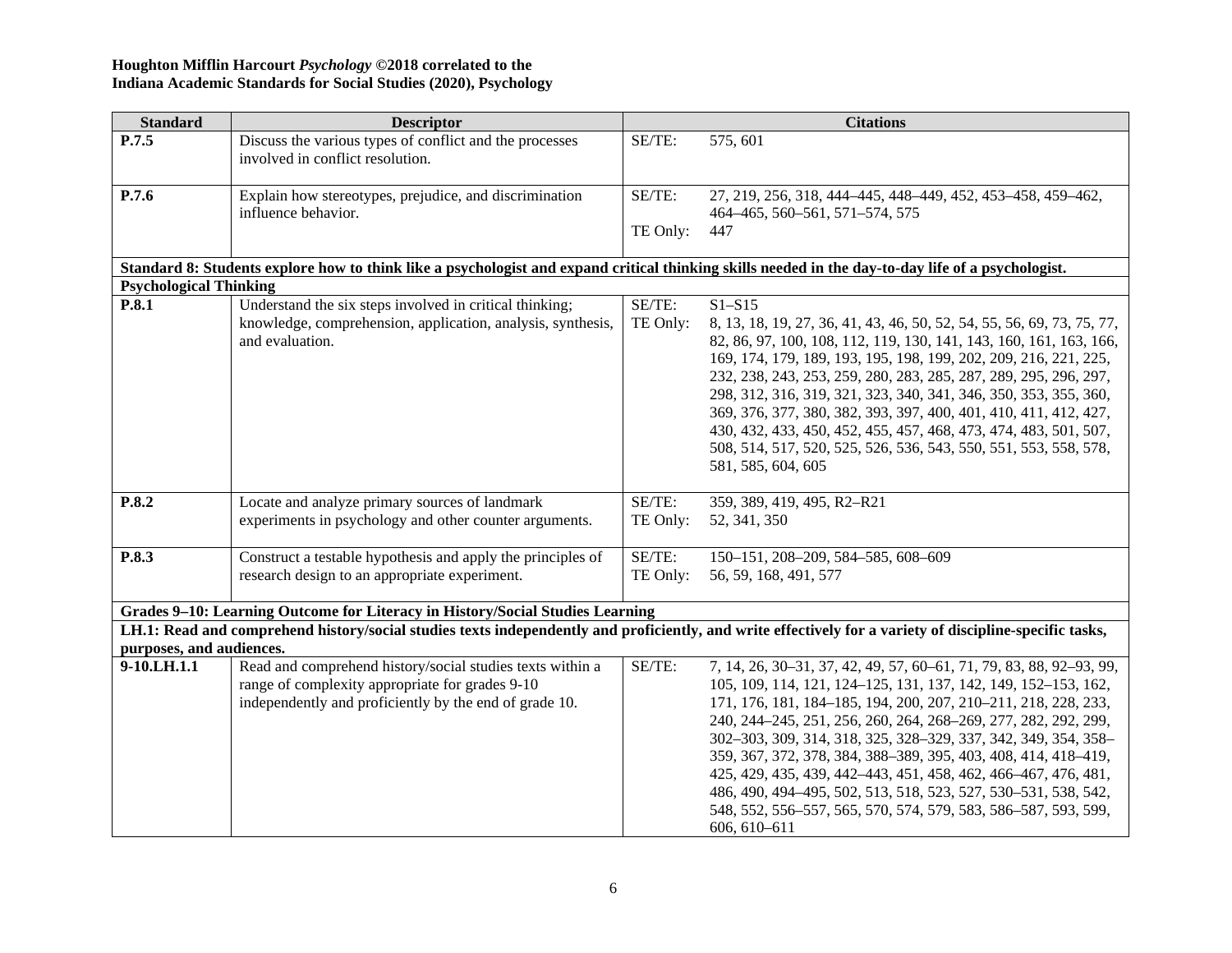| <b>Standard</b> | <b>Descriptor</b>                                                                                                                                                                     |        | <b>Citations</b>                                                                                                                                                                                                                                                                                                                                                                                                                                                                                                                               |
|-----------------|---------------------------------------------------------------------------------------------------------------------------------------------------------------------------------------|--------|------------------------------------------------------------------------------------------------------------------------------------------------------------------------------------------------------------------------------------------------------------------------------------------------------------------------------------------------------------------------------------------------------------------------------------------------------------------------------------------------------------------------------------------------|
| 9-10.LH.1.2     | Write routinely over a variety of time frames for a range of<br>discipline-specific tasks, purposes, and audiences.                                                                   | SE/TE: | 30-31, 60-61, 92-93, 124-125, 152-153, 184-185, 210-211,<br>244-245, 268-269, 302-303, 328-329, 358-359, 388-389, 418-<br>419, 442-443, 466-467, 494-495, 530-531, 556-557, 586-587,<br>610-611                                                                                                                                                                                                                                                                                                                                                |
|                 | <b>Key Ideas and Textual Support (Reading)</b>                                                                                                                                        |        |                                                                                                                                                                                                                                                                                                                                                                                                                                                                                                                                                |
|                 | LH.2: Extract and construct meaning from history/social studies texts using a variety of comprehension skills.                                                                        |        |                                                                                                                                                                                                                                                                                                                                                                                                                                                                                                                                                |
| 9-10.LH.2.1     | Cite specific textual evidence to support analysis of primary<br>and secondary sources, attending to such features as the<br>date and origin of the information.                      | SE/TE: | S9-S10, S14                                                                                                                                                                                                                                                                                                                                                                                                                                                                                                                                    |
| 9-10.LH.2.2     | Determine the central ideas or information of a primary or<br>secondary source; provide an accurate summary of how key<br>events or ideas develop over the course of the text.        | SE/TE: | \$1, \$15, 7, 14, 26, 37, 42, 49, 57, 71, 79, 83, 88, 99, 105, 109,<br>114, 121, 131, 137, 142, 149, 162, 171, 176, 181, 194, 200, 207,<br>218, 228, 233, 240, 251, 256, 260, 264, 277, 282, 292, 299, 309,<br>314, 318, 325, 337, 342, 349, 354, 367, 372, 378, 384, 395, 403,<br>408, 414, 425, 429, 435, 439, 451, 458, 462, 476, 481, 486, 490,<br>502, 513, 518, 523, 527, 538, 542, 548, 552, 565, 570, 574, 579,<br>583, 593, 599, 606                                                                                                  |
| 9-10.LH.2.3     | Analyze in detail a series of events described in a text;<br>determine whether earlier events caused later ones or<br>simply preceded them.                                           | SE/TE: | S2, xxii-xxiii                                                                                                                                                                                                                                                                                                                                                                                                                                                                                                                                 |
|                 | <b>Structural Elements and Organization (Reading)</b>                                                                                                                                 |        |                                                                                                                                                                                                                                                                                                                                                                                                                                                                                                                                                |
|                 | LH.3: Build understanding of history/social studies texts, using knowledge, structural organization, and author's purpose.                                                            |        |                                                                                                                                                                                                                                                                                                                                                                                                                                                                                                                                                |
| 9-10.LH.3.1     | Determine the meaning of words and phrases as they are<br>used in a text, including vocabulary describing political,<br>social, or economic aspects of history/social studies.        | SE/TE: | 4, 9, 16, 22, 30, 34, 38, 44, 51, 60, 66, 72, 80, 84, 92, 96, 101,<br>106, 111, 115, 124, 128, 132, 139, 144, 152, 158, 164, 172, 178,<br>184, 188, 196, 201, 210, 214, 220, 229, 234, 244, 248, 252, 257,<br>261, 268, 274, 278, 284, 294, 302, 306, 311, 315, 320, 328, 332,<br>338, 343, 351, 358, 364, 368, 375, 379, 388, 392, 396, 405, 409,<br>418, 422, 426, 431, 436, 442, 446, 453, 459, 466, 472, 477, 482,<br>487, 494, 498, 504, 515, 519, 524, 530, 534, 539, 544, 549, 556,<br>562, 567, 571, 576, 580, 586, 590, 594, 601, 610 |
| 9-10.LH.3.2     | Analyze how a text uses structure to emphasize key points<br>or advance an explanation or analysis.                                                                                   | SE/TE: | $S2-S3$                                                                                                                                                                                                                                                                                                                                                                                                                                                                                                                                        |
| 9-10.LH.3.3     | Compare the perspectives of two or more authors for how<br>they treat the same or similar topics, including which details<br>they include and emphasize in their respective accounts. | SE/TE: | \$15, 30, 60, 92, 124, 152, 184, 210, 244, 268, 302, 328, 358, 388,<br>418, 442, 466, 494, 530, 556, 586, 610                                                                                                                                                                                                                                                                                                                                                                                                                                  |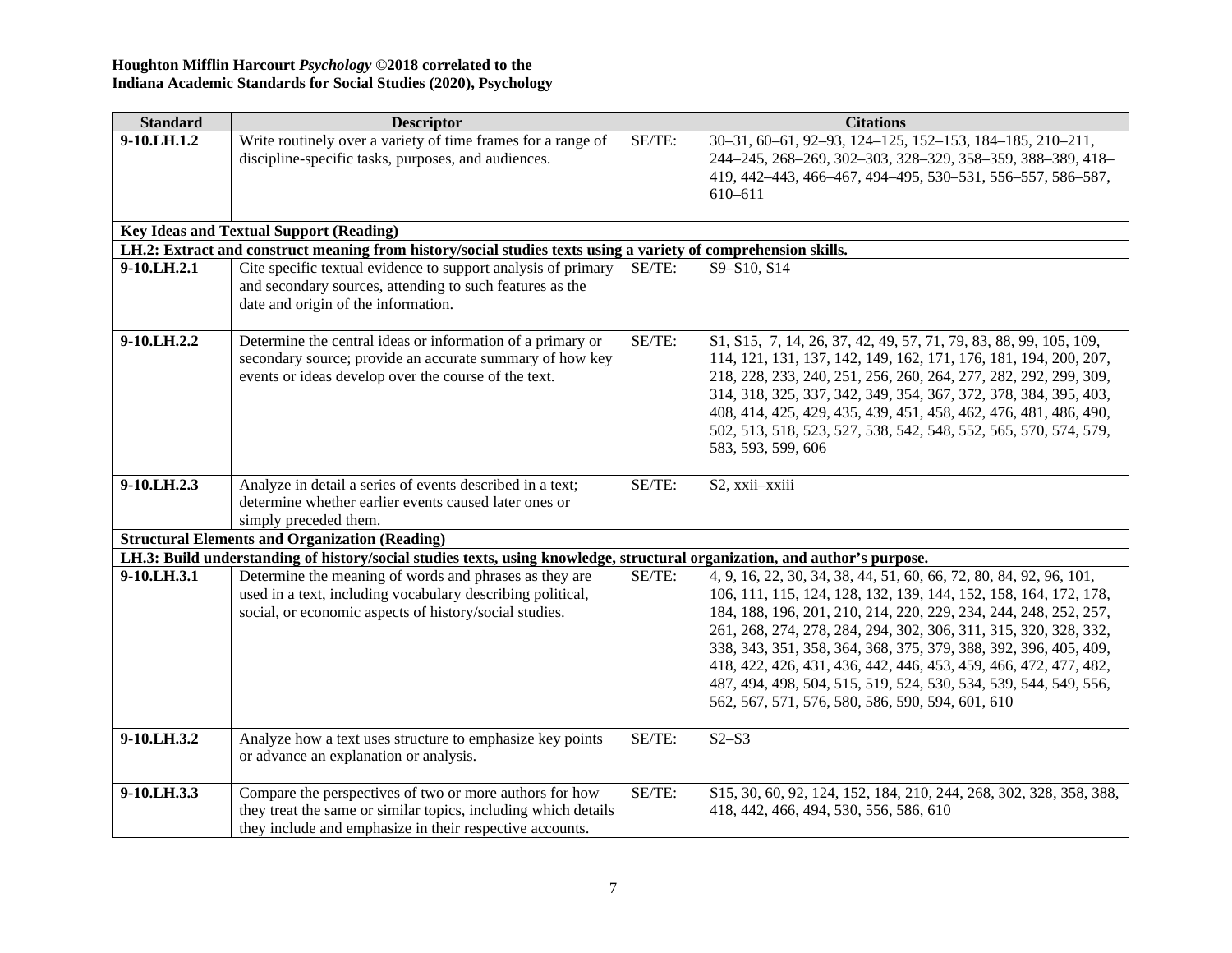| <b>Standard</b>                      | <b>Descriptor</b>                                                                                                                                                                                                                                                           |        | <b>Citations</b>                                                                                                                                                                                                                                                                                                                                                                                                                                                                                                                                    |  |
|--------------------------------------|-----------------------------------------------------------------------------------------------------------------------------------------------------------------------------------------------------------------------------------------------------------------------------|--------|-----------------------------------------------------------------------------------------------------------------------------------------------------------------------------------------------------------------------------------------------------------------------------------------------------------------------------------------------------------------------------------------------------------------------------------------------------------------------------------------------------------------------------------------------------|--|
|                                      | <b>Synthesis and Connection of Ideas (Reading)</b>                                                                                                                                                                                                                          |        |                                                                                                                                                                                                                                                                                                                                                                                                                                                                                                                                                     |  |
|                                      | LH.4: Build understanding of history/social studies texts by synthesizing and connecting ideas and evaluating specific claims.                                                                                                                                              |        |                                                                                                                                                                                                                                                                                                                                                                                                                                                                                                                                                     |  |
| 9-10.LH.4.1                          | Integrate quantitative or technical analysis (Examples:<br>charts, research data) with qualitative analysis in print or<br>digital text.                                                                                                                                    | SE/TE: | \$5-\$8, 10, 20, 25, 31, 36, 41, 53-55, 67-69, 74, 77, 81, 83, 85-<br>86, 93, 97, 102-103, 105, 107-108, 113, 116-117, 119, 120-121,<br>130, 133, 136, 141, 147, 153, 159-160, 166, 167, 169, 179, 190,<br>193, 203, 211, 216, 222, 231, 238, 250, 253, 255-256, 258, 269,<br>280-281, 287-288, 290, 295, 296, 298, 303, 307-308, 317, 324,<br>329, 333, 339, 342, 345, 348, 367, 369-370, 377, 383, 393-394,<br>399, 402, 407, 413, 424, 433, 435, 448, 457, 467, 473-474, 475,<br>488, 501, 508, 525, 531, 536, 537, 547, 568, 572, 592, 598, 611 |  |
| 9-10.LH.4.2                          | Assess the extent to which the reasoning and evidence in a<br>text support the author's claims.                                                                                                                                                                             | SE/TE: | S <sub>14</sub>                                                                                                                                                                                                                                                                                                                                                                                                                                                                                                                                     |  |
| 9-10.LH.4.3                          | Analyze the relationships among primary and secondary<br>sources on the same topic.                                                                                                                                                                                         | SE/TE: | \$15, 30, 60, 92, 124, 152, 184, 210, 244, 268, 302, 328, 358, 388,<br>418, 442, 466, 494, 530, 556, 586, 610                                                                                                                                                                                                                                                                                                                                                                                                                                       |  |
| <b>Writing Genres (Writing)</b>      |                                                                                                                                                                                                                                                                             |        |                                                                                                                                                                                                                                                                                                                                                                                                                                                                                                                                                     |  |
|                                      | LH.5: Write for different purposes and to specific audiences or people.                                                                                                                                                                                                     |        |                                                                                                                                                                                                                                                                                                                                                                                                                                                                                                                                                     |  |
| $9-10.LH.5.1$                        | Write arguments focused on discipline-specific content.                                                                                                                                                                                                                     | SE/TE: | 93, 245, 443                                                                                                                                                                                                                                                                                                                                                                                                                                                                                                                                        |  |
| 9-10.LH.5.2                          | Write informative texts, including analyses of historical<br>events.                                                                                                                                                                                                        | SE/TE: | 30-31, 60-61, 92, 124-125, 152-153, 184-185, 210-211, 244,<br>268-269, 302-303, 328, 358-359, 388-389, 418-419, 442, 466-<br>467, 494-495, 530-531, 556-557, 586-587, 610-611                                                                                                                                                                                                                                                                                                                                                                       |  |
| <b>The Writing Process (Writing)</b> |                                                                                                                                                                                                                                                                             |        |                                                                                                                                                                                                                                                                                                                                                                                                                                                                                                                                                     |  |
|                                      | LH.6: Produce coherent and legible documents by planning, drafting, revising, editing, and collaborating with others.                                                                                                                                                       |        |                                                                                                                                                                                                                                                                                                                                                                                                                                                                                                                                                     |  |
| 9-10.LH.6.1                          | Plan and develop; draft; revise using appropriate reference<br>materials; rewrite; try a new approach, focusing on<br>addressing what is most significant for a specific purpose<br>and audience; and edit to produce and strengthen writing<br>that is clear and coherent. | SE/TE: | 30-31, 60-61, 92-93, 124-125, 152-153, 184-185, 210-211,<br>244-245, 268-269, 302-303, 328-329, 358-359, 388-389, 418-<br>419, 442-443, 466-467, 494-495, 530-531, 556-557, 586-587,<br>610-611                                                                                                                                                                                                                                                                                                                                                     |  |
| 9-10.LH.6.2                          | Use technology to produce, publish, and update individual<br>or shared writing products, taking advantage of<br>technology's capacity to link to other information and to<br>display information flexibly and dynamically.                                                  | SE/TE: | 30-31, 60-61, 92-93, 124-125, 152-153, 184-185, 210-211,<br>244-245, 268-269, 302-303, 328-329, 358-359, 388-389, 418-<br>419, 442-443, 466-467, 494-495, 530-531, 556-557, 586-587,<br>610-611                                                                                                                                                                                                                                                                                                                                                     |  |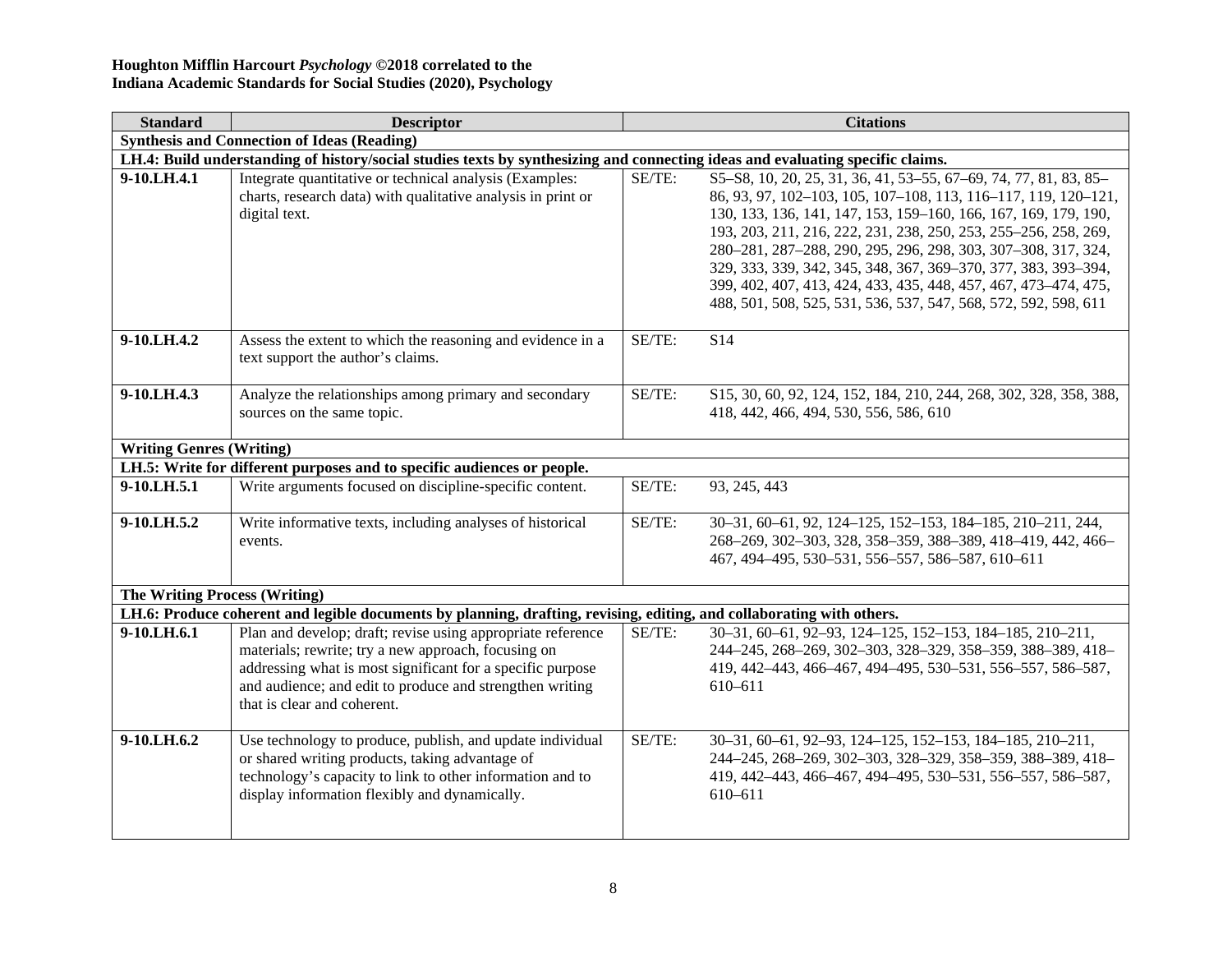| <b>Standard</b>                       | <b>Descriptor</b>                                                                                                                                                                                                                                                                                                                                                                                             |        | <b>Citations</b>                                                                                                                                                                                                                                                                                                                                                                                                                                                                                                                                                                                                                    |  |  |  |
|---------------------------------------|---------------------------------------------------------------------------------------------------------------------------------------------------------------------------------------------------------------------------------------------------------------------------------------------------------------------------------------------------------------------------------------------------------------|--------|-------------------------------------------------------------------------------------------------------------------------------------------------------------------------------------------------------------------------------------------------------------------------------------------------------------------------------------------------------------------------------------------------------------------------------------------------------------------------------------------------------------------------------------------------------------------------------------------------------------------------------------|--|--|--|
| <b>The Research Process (Writing)</b> |                                                                                                                                                                                                                                                                                                                                                                                                               |        |                                                                                                                                                                                                                                                                                                                                                                                                                                                                                                                                                                                                                                     |  |  |  |
|                                       | LH.7: Build knowledge about the research process and the topic under study by conducting short or more sustained research.                                                                                                                                                                                                                                                                                    |        |                                                                                                                                                                                                                                                                                                                                                                                                                                                                                                                                                                                                                                     |  |  |  |
| 9-10.LH.7.1                           | Conduct short as well as more sustained research<br>assignments and tasks to answer a question (including a<br>self-generated question) or solve a problem; narrow or<br>broaden the inquiry when appropriate; synthesize multiple<br>sources on the subject, demonstrating understanding of the<br>subject under investigation.                                                                              | SE/TE: | 30, 60, 92, 124, 152, 184, 210, 244, 268, 302, 328, 358, 388, 418,<br>442, 466, 494, 530, 556, 586, 610                                                                                                                                                                                                                                                                                                                                                                                                                                                                                                                             |  |  |  |
| 9-10.LH.7.2                           | Gather relevant information from multiple authoritative<br>sources, using advanced searches effectively; annotate<br>sources; assess the usefulness of each source in answering<br>the research question; synthesize and integrate information<br>into the text selectivity to maintain the flow of ideas,<br>avoiding plagiarism and following a standard format for<br>citation (Examples: APA or Chicago). | SE/TE: | S9-S10, S14, 30, 60, 92, 124, 152, 184, 210, 244, 268, 302, 328,<br>358, 388, 418, 442, 466, 494, 530, 556, 586, 610                                                                                                                                                                                                                                                                                                                                                                                                                                                                                                                |  |  |  |
| 9-10.LH.7.3                           | Draw evidence from informational texts to support analysis,<br>reflection, and research.                                                                                                                                                                                                                                                                                                                      | SE/TE: | S9-S10, S14, 30, 60, 92, 124, 152, 184, 210, 244, 268, 302, 328,<br>358, 388, 418, 442, 466, 494, 530, 556, 586, 610                                                                                                                                                                                                                                                                                                                                                                                                                                                                                                                |  |  |  |
|                                       | Grades 11-12: Learning Outcome for Literacy in History/Social Studies Learning                                                                                                                                                                                                                                                                                                                                |        |                                                                                                                                                                                                                                                                                                                                                                                                                                                                                                                                                                                                                                     |  |  |  |
| purposes, and audiences.              |                                                                                                                                                                                                                                                                                                                                                                                                               |        | LH.1: Read and comprehend history/social studies texts independently and proficiently, and write effectively for a variety of discipline-specific tasks,                                                                                                                                                                                                                                                                                                                                                                                                                                                                            |  |  |  |
| 11-12.LH.1.1                          | Read and comprehend history/social studies texts within a<br>range of complexity appropriate for grades 11-CCR<br>independently and proficiently by the end of grade 12.                                                                                                                                                                                                                                      | SE/TE: | 7, 14, 26, 30-31, 37, 42, 49, 57, 60-61, 71, 79, 83, 88, 92-93, 99,<br>105, 109, 114, 121, 124-125, 131, 137, 142, 149, 152-153, 162,<br>171, 176, 181, 184-185, 194, 200, 207, 210-211, 218, 228, 233,<br>240, 244-245, 251, 256, 260, 264, 268-269, 277, 282, 292, 299,<br>302-303, 309, 314, 318, 325, 328-329, 337, 342, 349, 354, 358-<br>359, 367, 372, 378, 384, 388-389, 395, 403, 408, 414, 418-419,<br>425, 429, 435, 439, 442-443, 451, 458, 462, 466-467, 476, 481,<br>486, 490, 494-495, 502, 513, 518, 523, 527, 530-531, 538, 542,<br>548, 552, 556–557, 565, 570, 574, 579, 583, 586–587, 593, 599,<br>606, 610-611 |  |  |  |
| $11-12.LH.1.2$                        | Write routinely over a variety of time frames for a range of<br>discipline-specific tasks, purposes, and audiences.                                                                                                                                                                                                                                                                                           | SE/TE: | 31, 61, 93, 125, 153, 185, 211, 245, 269, 303, 329, 359, 389, 419,<br>443, 467, 495, 531, 557, 587, 611                                                                                                                                                                                                                                                                                                                                                                                                                                                                                                                             |  |  |  |
|                                       | <b>Key Ideas and Textual Support (Reading)</b>                                                                                                                                                                                                                                                                                                                                                                |        |                                                                                                                                                                                                                                                                                                                                                                                                                                                                                                                                                                                                                                     |  |  |  |
|                                       | LH.2: Extract and construct meaning from history/social studies texts using a variety of comprehension skills.                                                                                                                                                                                                                                                                                                |        |                                                                                                                                                                                                                                                                                                                                                                                                                                                                                                                                                                                                                                     |  |  |  |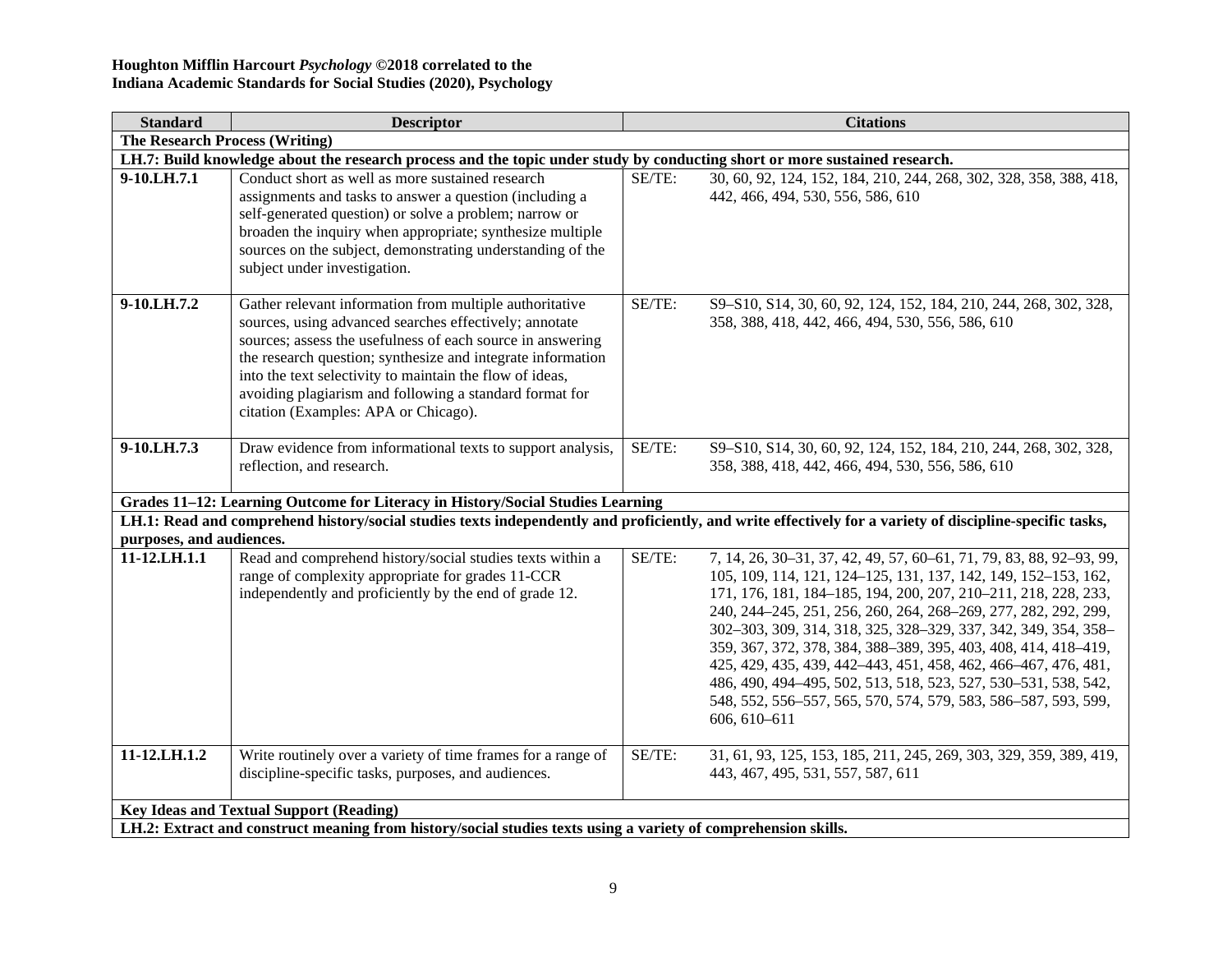| <b>Standard</b> | <b>Descriptor</b>                                                                                                                                                                                                                                          |        | <b>Citations</b>                                                                                                                                                                                                                                                                                                                                                                                                                                                                                                                               |
|-----------------|------------------------------------------------------------------------------------------------------------------------------------------------------------------------------------------------------------------------------------------------------------|--------|------------------------------------------------------------------------------------------------------------------------------------------------------------------------------------------------------------------------------------------------------------------------------------------------------------------------------------------------------------------------------------------------------------------------------------------------------------------------------------------------------------------------------------------------|
| 11-12.LH.2.1    | Cite specific textual evidence to support analysis of primary<br>and secondary sources, connecting insights gained from<br>specific details to an understanding of the text as a whole.                                                                    | SE/TE: | S9-S10, S14                                                                                                                                                                                                                                                                                                                                                                                                                                                                                                                                    |
| 11-12.LH.2.2    | Determine the central ideas or information of a primary or<br>secondary source; provide an accurate summary that makes<br>clear the relationships among the key details and ideas.                                                                         | SE/TE: | \$1, \$15, 7, 14, 26, 37, 42, 49, 57, 71, 79, 83, 88, 99, 105, 109,<br>114, 121, 131, 137, 142, 149, 162, 171, 176, 181, 194, 200, 207,<br>218, 228, 233, 240, 251, 256, 260, 264, 277, 282, 292, 299, 309,<br>314, 318, 325, 337, 342, 349, 354, 367, 372, 378, 384, 395, 403,<br>408, 414, 425, 429, 435, 439, 451, 458, 462, 476, 481, 486, 490,<br>502, 513, 518, 523, 527, 538, 542, 548, 552, 565, 570, 574, 579,<br>583, 593, 599, 606                                                                                                  |
| 11-12.LH.2.3    | Evaluate various explanations for actions or events, and<br>determine which explanation best accords with textual<br>evidence, acknowledging where the text leaves matters<br>uncertain.                                                                   | SE/TE: | S2, xxii-xxiii                                                                                                                                                                                                                                                                                                                                                                                                                                                                                                                                 |
|                 | <b>Structural Elements and Organization (Reading)</b>                                                                                                                                                                                                      |        |                                                                                                                                                                                                                                                                                                                                                                                                                                                                                                                                                |
|                 | LH.3: Build understanding of history/social studies texts, using knowledge, structural organization, and author's purpose.                                                                                                                                 |        |                                                                                                                                                                                                                                                                                                                                                                                                                                                                                                                                                |
| 11-12.LH.3.1    | Determine the meaning of words and phrases as they are<br>used in a text, including analyzing how an author uses and<br>refines the meaning of a key term over the course of a text<br>(Examples: how Madison defines faction in Federalist No.<br>$10$ ). | SE/TE: | 4, 9, 16, 22, 30, 34, 38, 44, 51, 60, 66, 72, 80, 84, 92, 96, 101,<br>106, 111, 115, 124, 128, 132, 139, 144, 152, 158, 164, 172, 178,<br>184, 188, 196, 201, 210, 214, 220, 229, 234, 244, 248, 252, 257,<br>261, 268, 274, 278, 284, 294, 302, 306, 311, 315, 320, 328, 332,<br>338, 343, 351, 358, 364, 368, 375, 379, 388, 392, 396, 405, 409,<br>418, 422, 426, 431, 436, 442, 446, 453, 459, 466, 472, 477, 482,<br>487, 494, 498, 504, 515, 519, 524, 530, 534, 539, 544, 549, 556,<br>562, 567, 571, 576, 580, 586, 590, 594, 601, 610 |
| 11-12.LH.3.2    | Analyze in detail how a complex primary source is<br>structured, including how key sentences, paragraphs, and<br>larger portions of the text contribute to the whole.                                                                                      | SE/TE: | $S2-S3$                                                                                                                                                                                                                                                                                                                                                                                                                                                                                                                                        |
| 11-12.LH.3.3    | Evaluate authors' differing perspectives on the same<br>historical event or issue by assessing the authors' claims,<br>reasoning, and evidence.                                                                                                            | SE/TE: | \$15, 30, 60, 92, 124, 152, 184, 210, 244, 268, 302, 328, 358, 388,<br>418, 442, 466, 494, 530, 556, 586, 610                                                                                                                                                                                                                                                                                                                                                                                                                                  |
|                 | <b>Synthesis and Connection of Ideas (Reading)</b>                                                                                                                                                                                                         |        |                                                                                                                                                                                                                                                                                                                                                                                                                                                                                                                                                |
|                 | LH.4: Build understanding of history/social studies texts by synthesizing and connecting ideas and evaluating specific claims.                                                                                                                             |        |                                                                                                                                                                                                                                                                                                                                                                                                                                                                                                                                                |
| 11-12.LH.4.1    | Integrate and evaluate multiple sources of information                                                                                                                                                                                                     | SE/TE: | \$5-\$8, 10, 20, 25, 31, 36, 41, 53-55, 67-69, 74, 77, 81, 83, 85-                                                                                                                                                                                                                                                                                                                                                                                                                                                                             |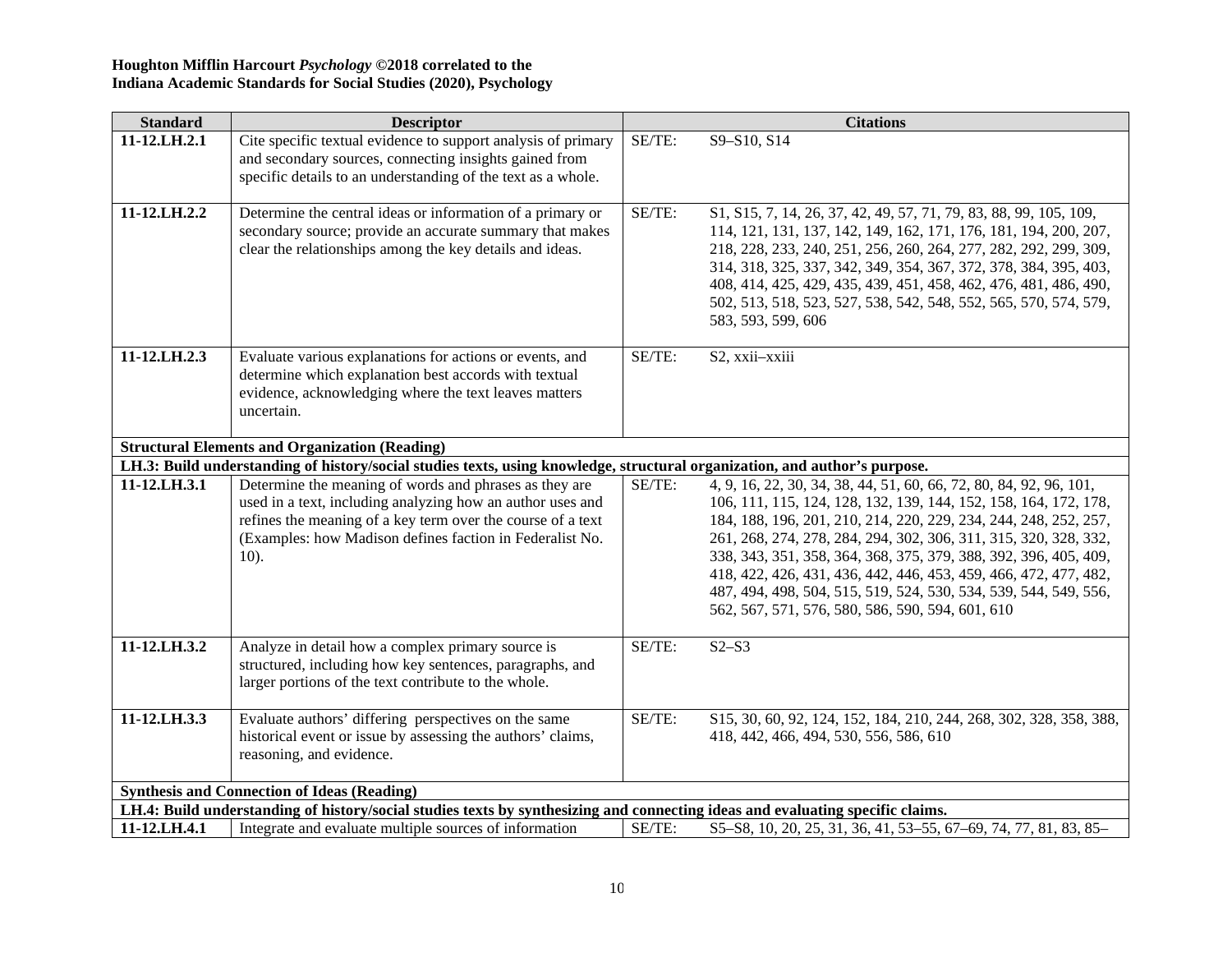| <b>Standard</b>                       | <b>Descriptor</b>                                                                                                          |        | <b>Citations</b>                                                    |
|---------------------------------------|----------------------------------------------------------------------------------------------------------------------------|--------|---------------------------------------------------------------------|
|                                       | presented in diverse formats and media (Examples:                                                                          |        | 86, 93, 97, 102-103, 105, 107-108, 113, 116-117, 119, 120-121,      |
|                                       | visually, quantitatively, as well as in words) in order to                                                                 |        | 130, 133, 136, 141, 147, 153, 159-160, 166, 167, 169, 179, 190,     |
|                                       | address a question or solve a problem.                                                                                     |        | 193, 203, 211, 216, 222, 231, 238, 250, 253, 255-256, 258, 269,     |
|                                       |                                                                                                                            |        | 280-281, 287-288, 290, 295, 296, 298, 303, 307-308, 317, 324,       |
|                                       |                                                                                                                            |        | 329, 333, 339, 342, 345, 348, 367, 369-370, 377, 383, 393-394,      |
|                                       |                                                                                                                            |        | 399, 402, 407, 413, 424, 433, 435, 448, 457, 467, 473-474, 475,     |
|                                       |                                                                                                                            |        | 488, 501, 508, 525, 531, 536, 537, 547, 568, 572, 592, 598, 611     |
|                                       |                                                                                                                            |        |                                                                     |
| 11-12.LH.4.2                          | Evaluate an author's premises, claims, and evidence by                                                                     | SE/TE: | S14                                                                 |
|                                       | corroborating or challenging them with other information.                                                                  |        |                                                                     |
|                                       |                                                                                                                            |        |                                                                     |
| 11-12.LH.4.3                          | Integrate information from diverse sources, both primary                                                                   | SE/TE: | \$15, 30, 60, 92, 124, 152, 184, 210, 244, 268, 302, 328, 358, 388, |
|                                       | and secondary, into a coherent understanding of an idea or<br>event, noting discrepancies among sources.                   |        | 418, 442, 466, 494, 530, 556, 586, 610                              |
|                                       |                                                                                                                            |        |                                                                     |
| <b>Writing Genres (Writing)</b>       |                                                                                                                            |        |                                                                     |
|                                       | LH.5: Write for different purposes and to specific audiences or people.                                                    |        |                                                                     |
| 11-12.LH.5.1                          | Write arguments focused on discipline-specific content.                                                                    | SE/TE: | 93, 245, 443                                                        |
|                                       |                                                                                                                            |        |                                                                     |
| 11-12.LH.5.2                          | Write informative texts, including analyses of historical                                                                  | SE/TE: | 30-31, 60-61, 92, 124-125, 152-153, 184-185, 210-211, 244,          |
|                                       | events.                                                                                                                    |        | 268-269, 302-303, 328, 358-359, 388-389, 418-419, 442, 466-         |
|                                       |                                                                                                                            |        | 467, 494-495, 530-531, 556-557, 586-587, 610-611                    |
|                                       |                                                                                                                            |        |                                                                     |
| <b>The Writing Process (Writing)</b>  |                                                                                                                            |        |                                                                     |
|                                       | LH.6: Produce coherent and legible documents by planning, drafting, revising, editing, and collaborating with others.      |        |                                                                     |
| 11-12.LH.6.1                          | Plan and develop; draft; revise using appropriate reference                                                                | SE/TE: | 30-31, 60-61, 92-93, 124-125, 152-153, 184-185, 210-211,            |
|                                       | materials; rewrite; try a new approach, focusing on                                                                        |        | 244-245, 268-269, 302-303, 328-329, 358-359, 388-389, 418-          |
|                                       | addressing what is most significant for a specific purpose                                                                 |        | 419, 442-443, 466-467, 494-495, 530-531, 556-557, 586-587,          |
|                                       | and audience; and edit to produce and strengthen writing                                                                   |        | 610-611                                                             |
|                                       | that is clear and coherent.                                                                                                |        |                                                                     |
|                                       |                                                                                                                            |        |                                                                     |
| 11-12.LH.6.2                          | Use technology to produce, publish, and update individual                                                                  | SE/TE: | 30-31, 60-61, 92-93, 124-125, 152-153, 184-185, 210-211,            |
|                                       | or shared writing products in response to ongoing feedback,                                                                |        | 244-245, 268-269, 302-303, 328-329, 358-359, 388-389, 418-          |
|                                       | including new arguments or information.                                                                                    |        | 419, 442-443, 466-467, 494-495, 530-531, 556-557, 586-587,          |
|                                       |                                                                                                                            |        | 610-611                                                             |
| <b>The Research Process (Writing)</b> |                                                                                                                            |        |                                                                     |
|                                       | LH.7: Build knowledge about the research process and the topic under study by conducting short or more sustained research. |        |                                                                     |
| 11-12.LH.7.1                          | Conduct short as well as more sustained research                                                                           | SE/TE: | 30, 60, 92, 124, 152, 184, 210, 244, 268, 302, 328, 358, 388, 418,  |